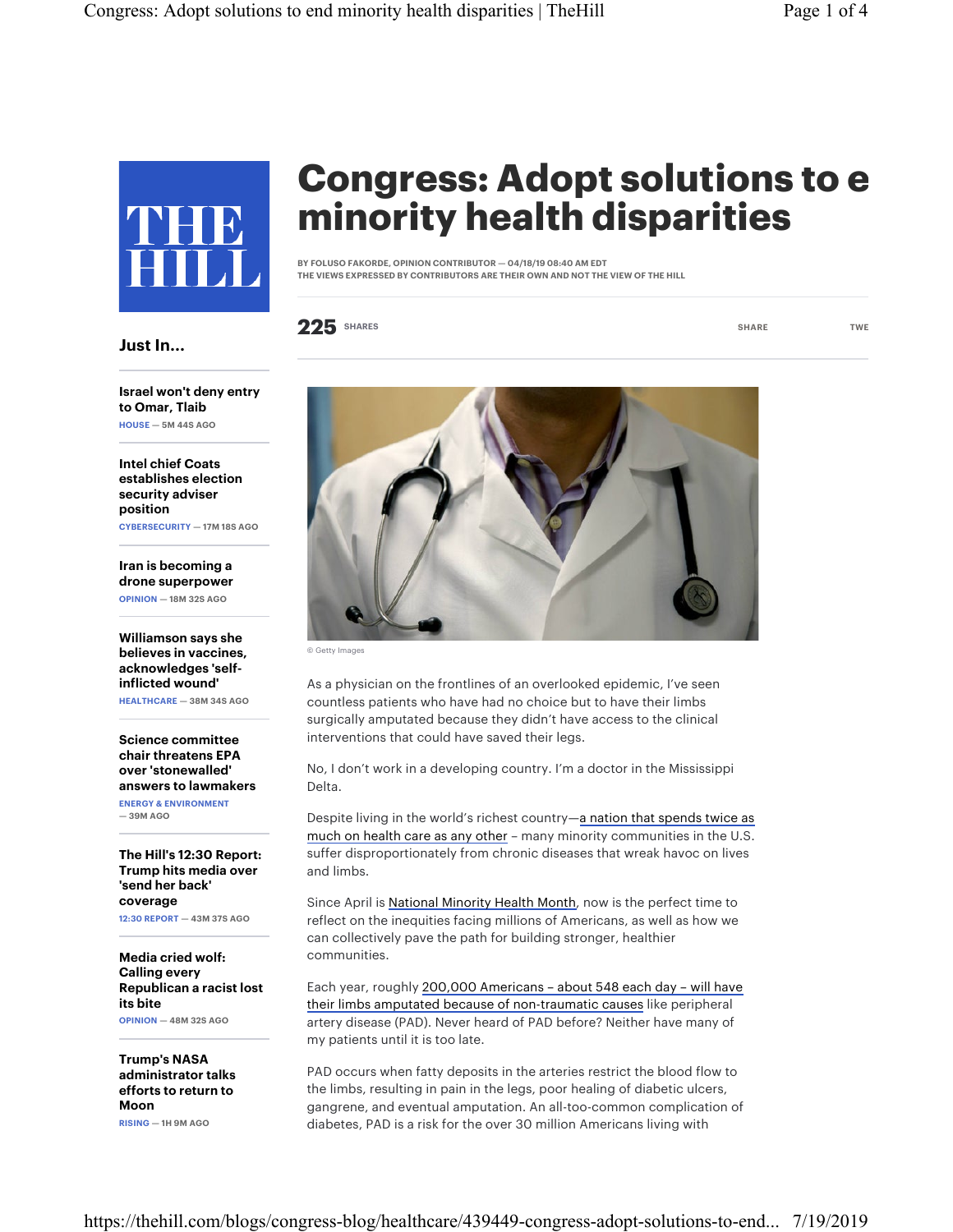| <b>VIEW ALL</b>                                    | diabetes and 84.1 million living with prediabetes. Unfortunately, minority                                                                            |
|----------------------------------------------------|-------------------------------------------------------------------------------------------------------------------------------------------------------|
| <b>View Latest Opinions &gt;&gt;</b>               | communities are most at risk: according to the American Diabetes<br>Association, African Americans are 1.7 times more likely than non-                |
|                                                    | Hispanic whites to have diabetes.                                                                                                                     |
|                                                    |                                                                                                                                                       |
|                                                    | It is no wonder then that PAD disproportionately impacts minority                                                                                     |
|                                                    | populations most severely. Data show that African-American patients with<br>diabetes are nearly four times more likely to have their limbs surgically |
|                                                    | removed than whites. Similar trends exist for Native Americans in the                                                                                 |
|                                                    | West and Hispanics, who are twice as likely and 75 percent more likely,                                                                               |
|                                                    | respectively, to suffer from PAD than their Caucasian counterparts.                                                                                   |
| <b>Related News</b><br>by                          | Tragically, even higher rates are seen for minorities living in my home                                                                               |
|                                                    | state of Mississippi, which is the epicenter of the PAD epidemic.                                                                                     |
|                                                    | This increased prevalence is further compounded by lack of access to                                                                                  |
|                                                    | quality care. Even though early screening and treatment can reduce the                                                                                |
|                                                    | probability of an amputation by an estimated 90 percent, it is still                                                                                  |
|                                                    | extremely underutilized and far too many patients do not even realize                                                                                 |
| Anyone can get help.<br>Sponsored   Lift The Label | they have PAD until the disease has progressed too far for intervention.                                                                              |
|                                                    | According to research from the Mayo Clinic, even though PAD is more                                                                                   |
|                                                    | prevalent than all cancers combined, PAD is diagnosed and treated in less<br>than 25 percent of ALL affected patients.                                |
|                                                    |                                                                                                                                                       |
|                                                    | Sadly, in the Mississippi Delta where I practice, more than 90 percent of                                                                             |
| Schwarzenegger calls                               | the amputees I've met, most of whom are African American, have never                                                                                  |
| Trump attack on                                    | had a diagnostic test for PAD or an appropriate vascular evaluation to<br>salvage their limbs. When it comes to something as serious as               |
|                                                    | amputation, where you live, your skin color, insurance status, or                                                                                     |
|                                                    | socioeconomic status should not determine whether or not your limb is                                                                                 |
|                                                    | saved - a phenomenon known as the "amputation lottery."                                                                                               |
|                                                    | As a limb salvage specialist and an African American, I am dedicated to                                                                               |
| Trump tweets prompt                                | serving not just my patients, but also the whole community. I have made it                                                                            |
| Twitter users to share                             | my mission to both help patients save their legs and influence                                                                                        |
|                                                    | policymakers to adopt smarter policies to help eliminate the painful PAD                                                                              |
|                                                    | disparities that afflict communities of color.                                                                                                        |
|                                                    | I urge Congress to direct the administration to convene an                                                                                            |
|                                                    | Intragovernmental Workgroup on Amputation Reduction. Such a working                                                                                   |
| Trump sees Republican                              | group should focus on implementing three pillars for protecting patients                                                                              |
| support rise after 'go                             | most at risk of PAD. First, stronger policies must be enacted in order to                                                                             |
|                                                    | increase at-risk patients' access to screening. To this end, the Department<br>of Health and Human Services should work with the U.S. Preventive      |
|                                                    | Services Task Force (USPSTF) to develop screening protocols for our                                                                                   |
|                                                    | nation's most at-risk patients.                                                                                                                       |
|                                                    |                                                                                                                                                       |
|                                                    | Second, multidisciplinary care must be a priority. Interprofessional<br>Internet Consultation Codes in the Medicare Physician Fee Schedule            |
|                                                    | could encourage multi-disciplinary teams to provide vascular evaluations                                                                              |
|                                                    | to provide risk assessments and referral recommendations to                                                                                           |
|                                                    | underserved communities.                                                                                                                              |
|                                                    | Finally, there must be no amputation without vascular evaluation. Policies                                                                            |
|                                                    | should be implemented that require providers to document vascular                                                                                     |
|                                                    | evaluations in the 12 months prior to having patients undergo non-                                                                                    |
|                                                    | traumatic, non-emergent amputations. Failure to perform arterial testing                                                                              |
|                                                    | should result in non-payment for the amputation from Medicare (and                                                                                    |
|                                                    | other payors).                                                                                                                                        |
|                                                    | By promoting policies that expand access to early detection, screening,                                                                               |
|                                                    | and clinical interventions, we can successfully reduce amputations for our                                                                            |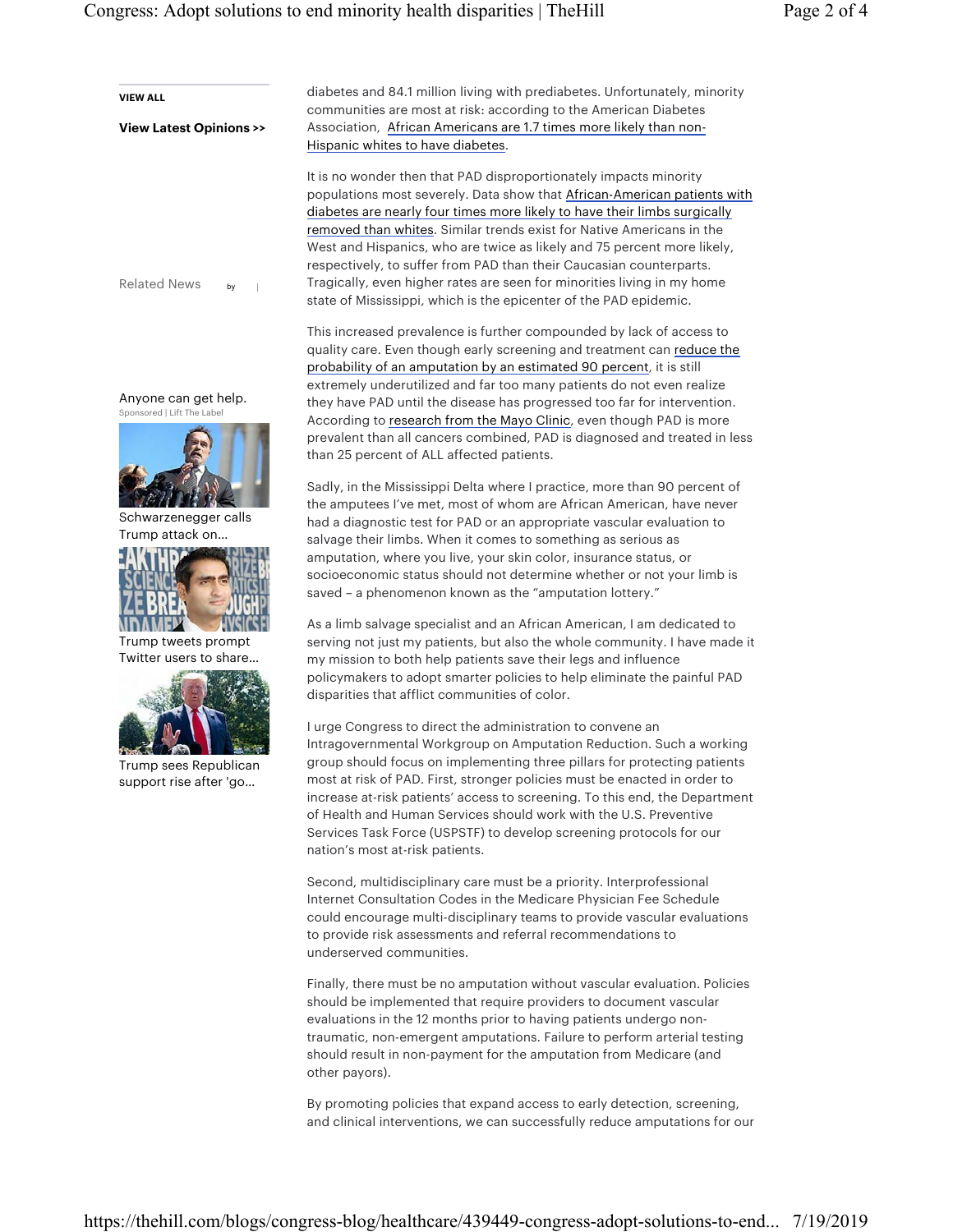most at-risk communities. No one should lose a limb when it can be saved.

*Foluso Fakorde, MD is a practicing interventional cardiologist and co-chair of the PAD Initiative for the Association of Black Cardiologists.*

SHARE TWEET



## Biden leads, Warren and Sande tied for second in new poll

BY JONATHAN EASLEY - 07/19/19 09:03 AM EDT

8 SHARES TWE

Just In...

Iran is becoming a drone superpower OPINION — 10S AGO

Williamson says she believes in vaccines, acknowledges 'selfinflicted wound' HEALTHCARE — 20M 12S AGO

Science committee chair threatens EPA over 'stonewalled' answers to lawmakers ENERGY & ENVIRONMENT

— 20M 38S AGO

The Hill's 12:30 Report: Trump hits media over 'send her back' coverage 12:30 REPORT — 25M 15S AGO

Media cried wolf: Calling every Republican a racist lost its bite OPINION — 30M 10S AGO

Trump's NASA administrator talks efforts to return to Moon

RISING — 50M 44S AGO

NASA head: 'I'm not saying there's life on



© Getty Images

Former Vice President Joe Biden leads the field of Democratic presidential hopefuls, with Sens. Bernie Sanders (I-Vt.) and Elizabeth Warren (D-Mass.) tied for second place, according to a new national poll.

A survey released Friday from NBC News-Survey Monkey finds Biden at 25 percent support, a 9-point lead over Sanders and Warren, who are tied for second place with 16 percent support each. Sen. Kamala Harris (Calif.) is close behind, with 14 percent support.

The NBC News-Survey Monkey online survey was conducted in the two weeks following the first Democratic debate, between July 2 and July 16.

The results are in line with what most other recent polls have found. Biden maintains a significant but not insurmountable lead over the field. Sanders has held steady in the front of the pack of candidates chasing Biden, while Warren and Harris have cemented their standing alongside him as top contenders for the nomination.

South Bend, Ind., Mayor Pete Buttigieg, who raised more money in the second quarter than any other candidate, is in fifth place at 8 percent in the poll. Former Rep. Beto O'Rourke (Texas), whose fundraising fell